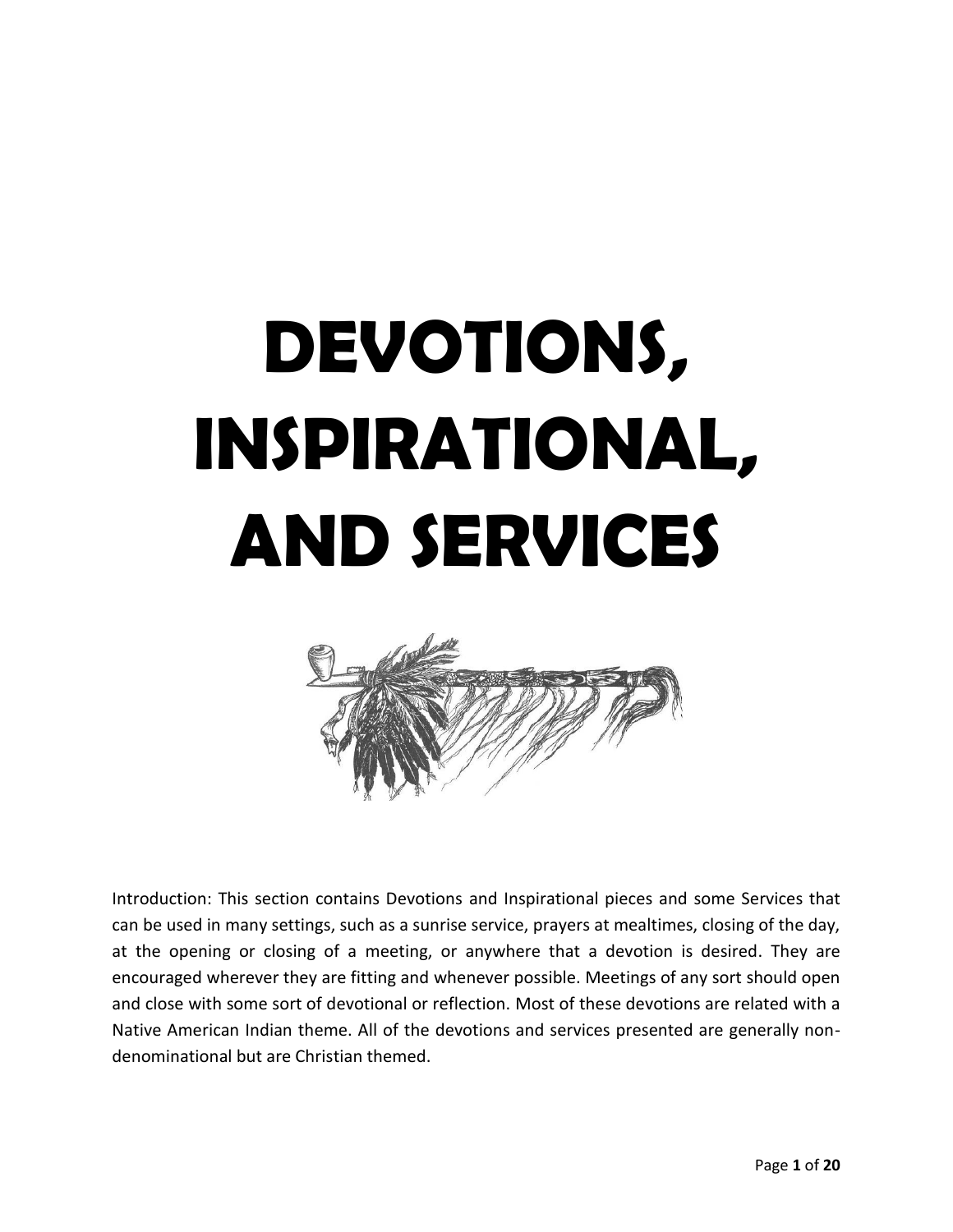## **Table of Contents:**

| <b>DEVOTIONS, INSPIRATIONAL &amp; SERVICES</b>                          |         |
|-------------------------------------------------------------------------|---------|
| The Great Spirit Loves the Children                                     | 3       |
| <b>Indian Culture</b>                                                   | 3       |
| Native American Version of the Twenty-Third Psalm                       | 3       |
| Native American Interpretation of Psalm 19                              | 4       |
| The Parents Prayer                                                      | 4       |
| The Native American Lord's Prayer                                       | 5       |
| A Fathers Prayer                                                        | 5       |
| <b>Native American Beliefs</b>                                          | 6       |
| Prayer for the New Day                                                  | 6       |
| Navajo Prayer                                                           | 6       |
| Native American Prayers (A Collection)                                  | $7 - 8$ |
| God Who Touchest Earth                                                  | 8       |
| God's Drum                                                              | 9       |
| The Creation                                                            | 9       |
| Nature Prayer                                                           | 9       |
| Prayer to the Six Directions                                            | 10      |
| Prayer to the Four Winds                                                | 11      |
| Dakota Prayer                                                           | 11      |
| Prayer to the Four Directions                                           | 12      |
| Native American Interpretation of Genesis (In the Beginning)            | 12      |
| Omaha Interpretation of Genesis (In the Beginning)                      | 13      |
| The Lessons of Lone-Chief                                               | 13      |
| The Omaha Tribal Prayer                                                 | 13      |
| Prayer to the Great Mystery                                             | 14      |
| <b>Benediction to the Creator</b>                                       | 14      |
| Direction                                                               | 14      |
| Children Learn What They Live                                           | 15      |
| The Jelly Bean Prayer                                                   | 15      |
| Sacred Tree of Life (A Nature Prayer)                                   | 15      |
| Little Brave Today and Big Brave Tomorrow                               | 16      |
| Twas in the Moon of Wintertime (The Huron Christmas Carol)              | 16      |
| Devotional Service #1 (Sunrise Service)                                 | 17      |
| Devotional Service #2 (A Winter Morning Chapel Service)                 | 18      |
| Devotional Service #3 (At Christmastime)                                | 19      |
| Devotional Service #4 (Responsive Service from American Indian Prayers) | 20      |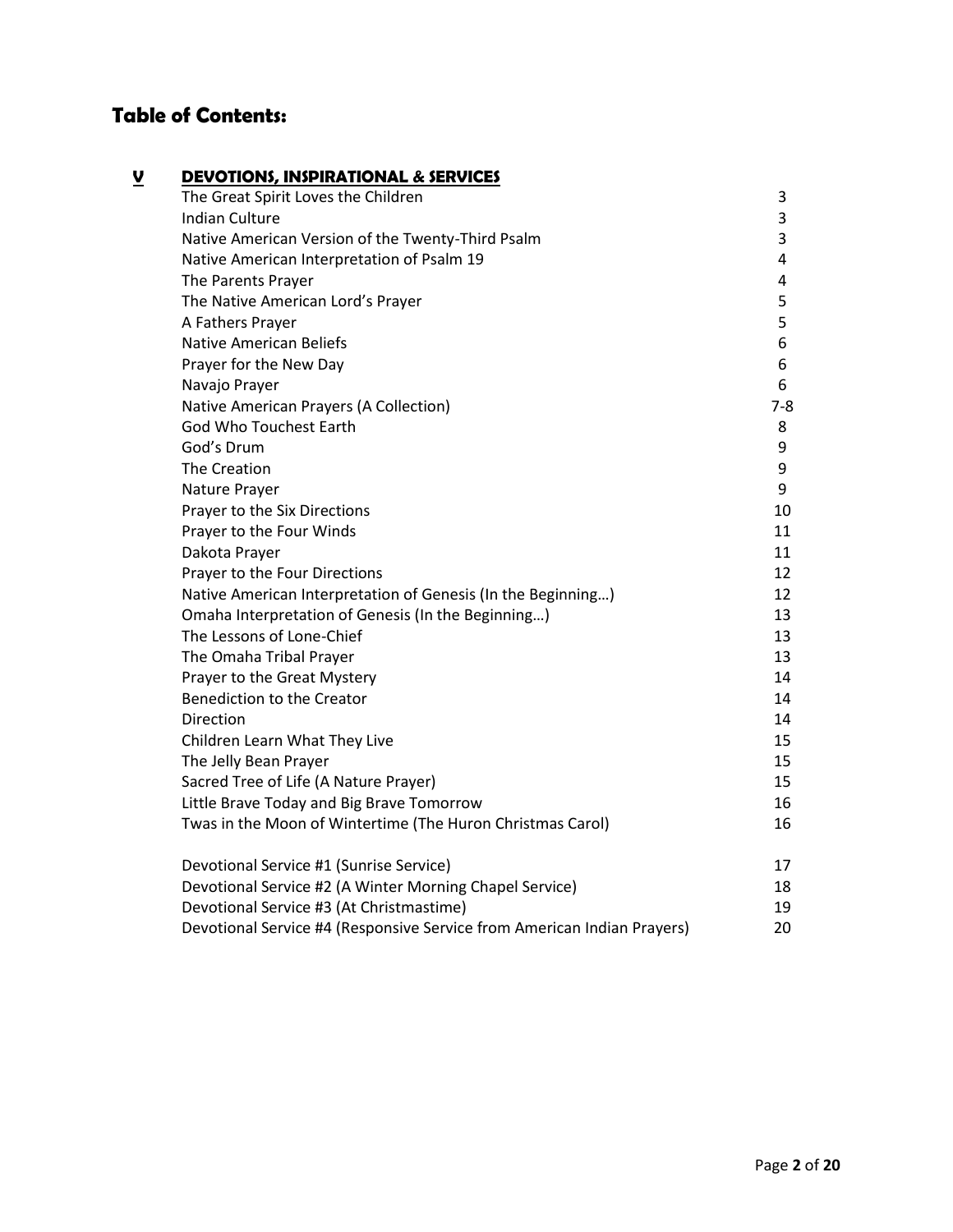## **The Great Spirit Loves the Children**

O Great Spirit! I know how you love the children. They are our future. They are the innocent ones. They are the hope of our people. One above… Great One above… Help us to watch over the children.

Rainbow Sun

# **Indian Culture**

Show RESPECT to others. Each person has a special gift. Share what you have, giving makes you richer. Know who you are, you are a reflection on your family. Accept what life brings, as you cannot control many things. Have patience, some things cannot be rushed. Live carefully, what you do will come back to you. Take care of others, you cannot live without them. Honor your elders, they show you the way in life. Pray for guidance, many things are not known. See connections, as all things are related.

# **Native American Version of the Twenty-Third Psalm**

The Great Father above is a Shepherd Chief. I am his and with Him, I want not. He throws out to me a rope and the name of that rope is Love. He draws me to where the grass is green and the water is not dangerous, and I eat and lie down and am satisfied. Sometimes my heart is very weak and falls down but He lift me up again and draws me into a good road. His name is Wonderful.

Sometime, it may be very soon, it may be a long, long time, He will draw me into a valley. It is dark there, but I shall be afraid not, for it is in-between those mountains that the Shepherd Chief will meet me and the hunger that I have in my heart all through this life will be satisfied.

Sometimes, He makes the love rope into a whip, but afterwards, He gives me a staff to lean on. He spreads a table before me with all kinds of foods. He puts His hand upon my head and all the "tired" is gone. My cup He fills till it runs over. What I tell is true. Do not doubt me. These roads that are "away ahead" will stay with me through this life, and afterwards I will go to live in the Big Teepee and sit down with the Shepherd forever.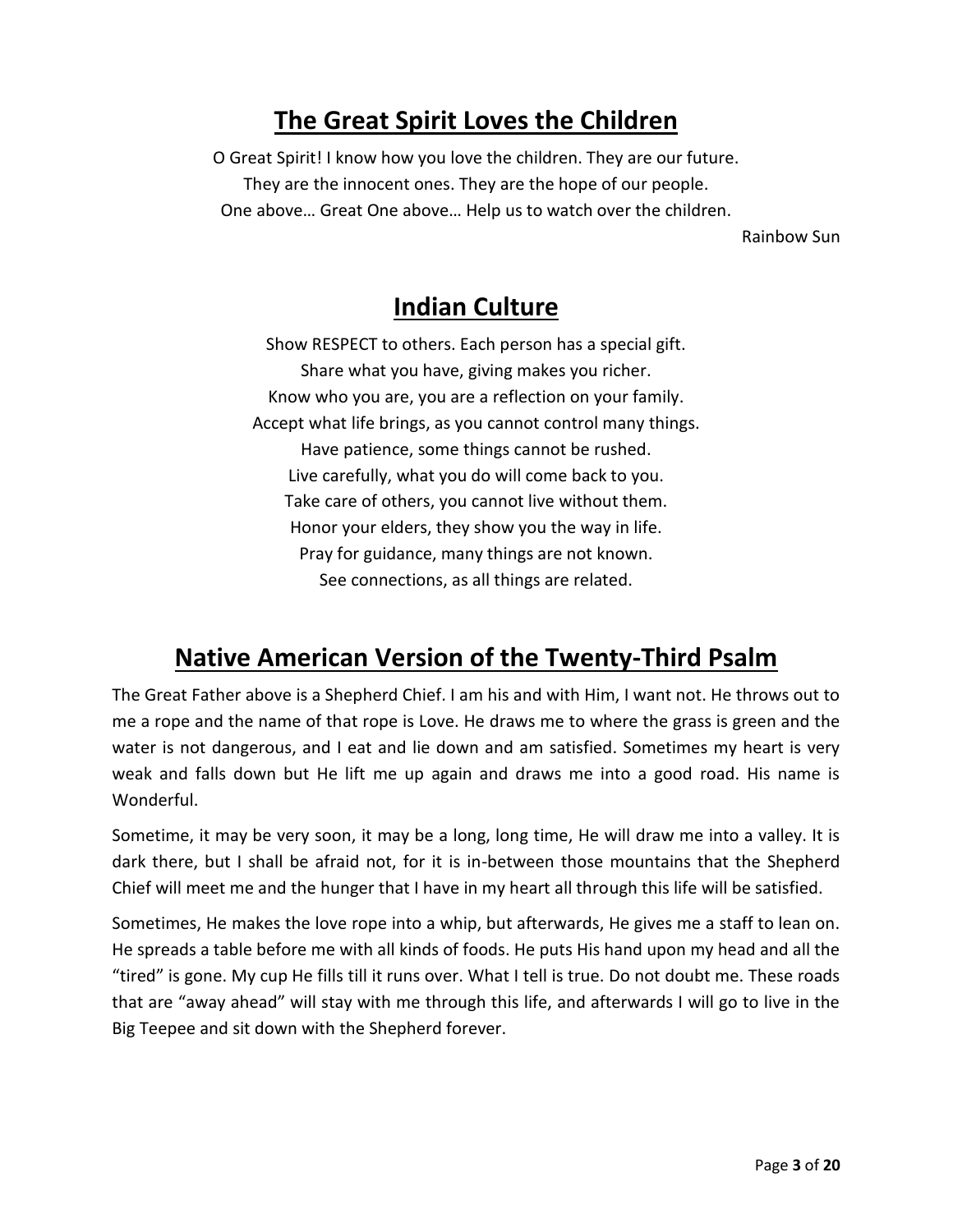# **Native American Interpretation of Psalm 19**

The Great Father has shown his power by making the starts of the heavens and the brightness of the lights in the sky is wonderful. His voice is the voice of nature, and his wisdom shows even in the darkness of the night. The whole earth is filled with the melody God.

In the great days of creation, He sent forth the great sun shining like the brightness on the face of a lover, and whose strength warms all the world. The law of the Great Father can do all good things and his words bring wisdom to simple souls.

Follow the way lead out by the Great Spirit of Wisdom and it will bring you in peace and contentment to a fine reward. Wash my heart, O God, for I would stand straight like an arrow, looking up, and not bending down with any wrong doing. Make my lips speak aright… May my heart think aright, O thou who are the strength of my life and the Savior of my soul.

## **The Parents Prayer**

Oh Master, make me a better parent. Teach me to understand my children, to listen patiently to what they say, and to answer all the questions kindly. Keep me from interrupting them, talking back to them, and contradicting them. Make me as courteous to them as I would have them be to me. Give me courage to confess my sins against my children and to ask them forgiveness, when I know that I have dome them a wrong.

May I not vainly hurt the feelings of my children. Forbid that I should laugh at their mistakes or resort to shame a ridicule as punishment. Let me not tempt my children to lie and steal. So guide me hour by hour that I may demonstrate by all I say and do, that honesty produces happiness.

Reduce I pray, the meanness in me. May I cease to nag, and when I am out of sorts, help me to hold my tongue. Blind me to the little errors of my children, and help me to see the good things that they do. Give me a ready word for honest praise. Help me to grow up with my children, to treat them as would those of their own age; but let me not exact of them the judgement and convention of adults. Allow me not to rob them of the opportunity to wait upon themselves, to think, to choose, and to make decisions.

Forbid that I should ever punish them for my self-satisfaction. May I grant them all their wishes that are reasonable, and have the courage always to withhold a privilege which I know will do them harm. Make me so fair and just, so considerate and companionable to my children that they will have a genuine esteem for me. Fit me to be loved and imitated. With all Thy gifts, O Great Master, give me calm, poise and self-control.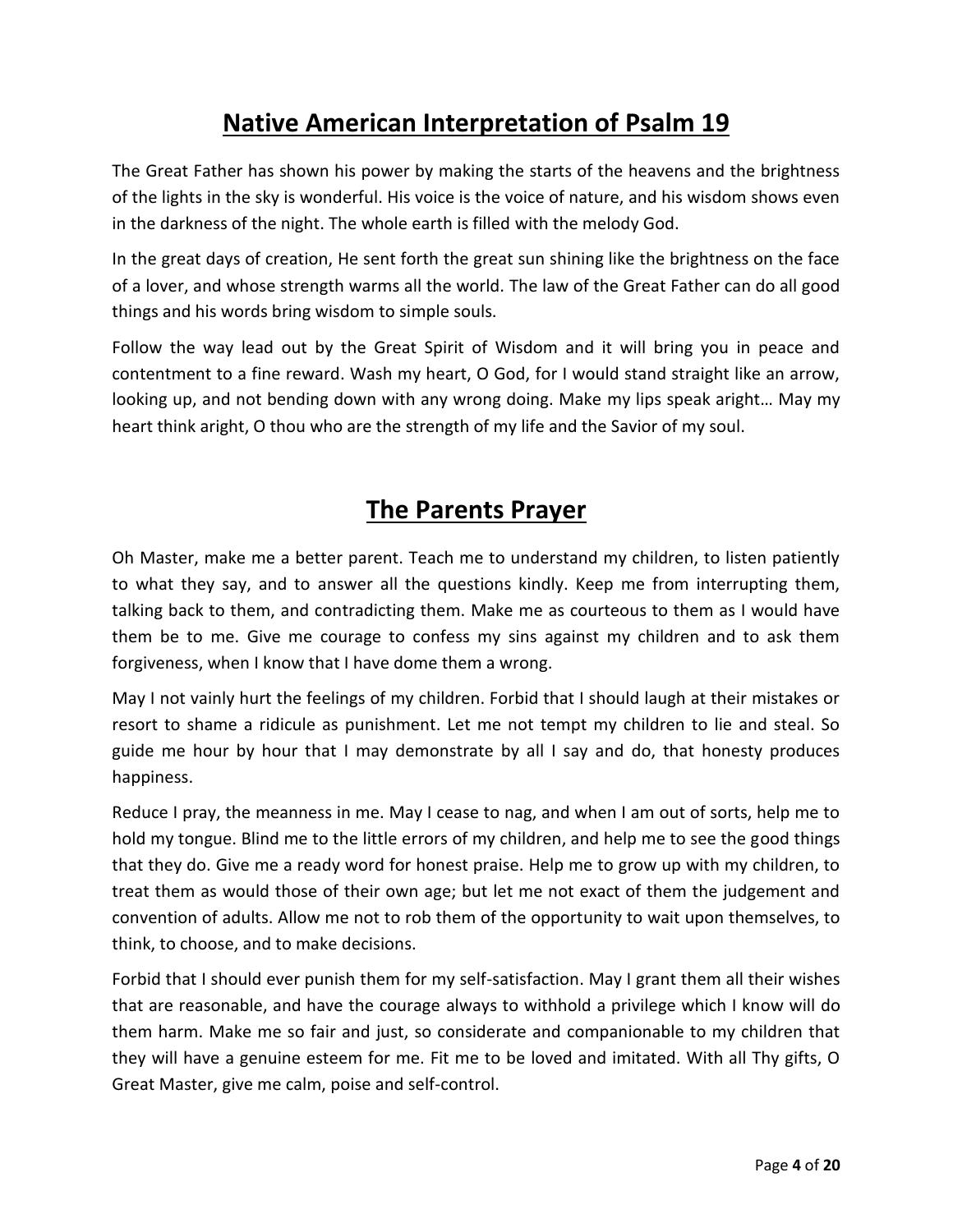# **The Native American Lord's Prayer**

Great Spirit, whose tepee is in the sky, and whose hunting ground is the earth, mighty and fearful are you called. Ruler over storms, over men and birds and beasts. Have you way over all… over earth-ways as over skyways.

Find us this day our meat and corn, that we may be always strong and brave. And put aside from us our wicked ways, as we put aside the bad words of those who do us wrong. And let us not have such troubles as lead us into crooked roads, but keep us from all evil.

For yours is all that is… the earth and the sky; the streams, the hills and the valleys, the stars, the moon and the sun, and all that we live and breathe. Wonderful, shining, mighty Spirit.

# **A Father's Prayer**

Build me a son, O Lord, who will be strong enough to know when he is weak, and brave enough to face himself when he is afraid, one who will be proud and unbending in honest defeat and humble and gentle in victory.

Build me a son whose wishbone will not be there when his backbone should be, a son will know Thee and that to know himself is the foundation stone of knowledge. Lead him, I pray not in the path of ease and comfort, but under the stress and spur of difficulties and challenge. Here let him learn to stand up in the storm; here let him learn compassion for those who fail.

Build me a son whose heart will be clean, whose goal will be high; a son who will master himself before he seeks to master other men; one who will learn to laugh, yet never forget how to weep; one who will reach into the future but never forget the past.

And after all these things as his, add, I pray, enough of a sense of humor, never to take himself too seriously. Give him humility, so that he may always remember the simplicity of true greatness, the open mind of the true wisdom, the meekness of true strength. Then, I, his father will dare to whisper, I have not lived in vain.

General Douglas McArthur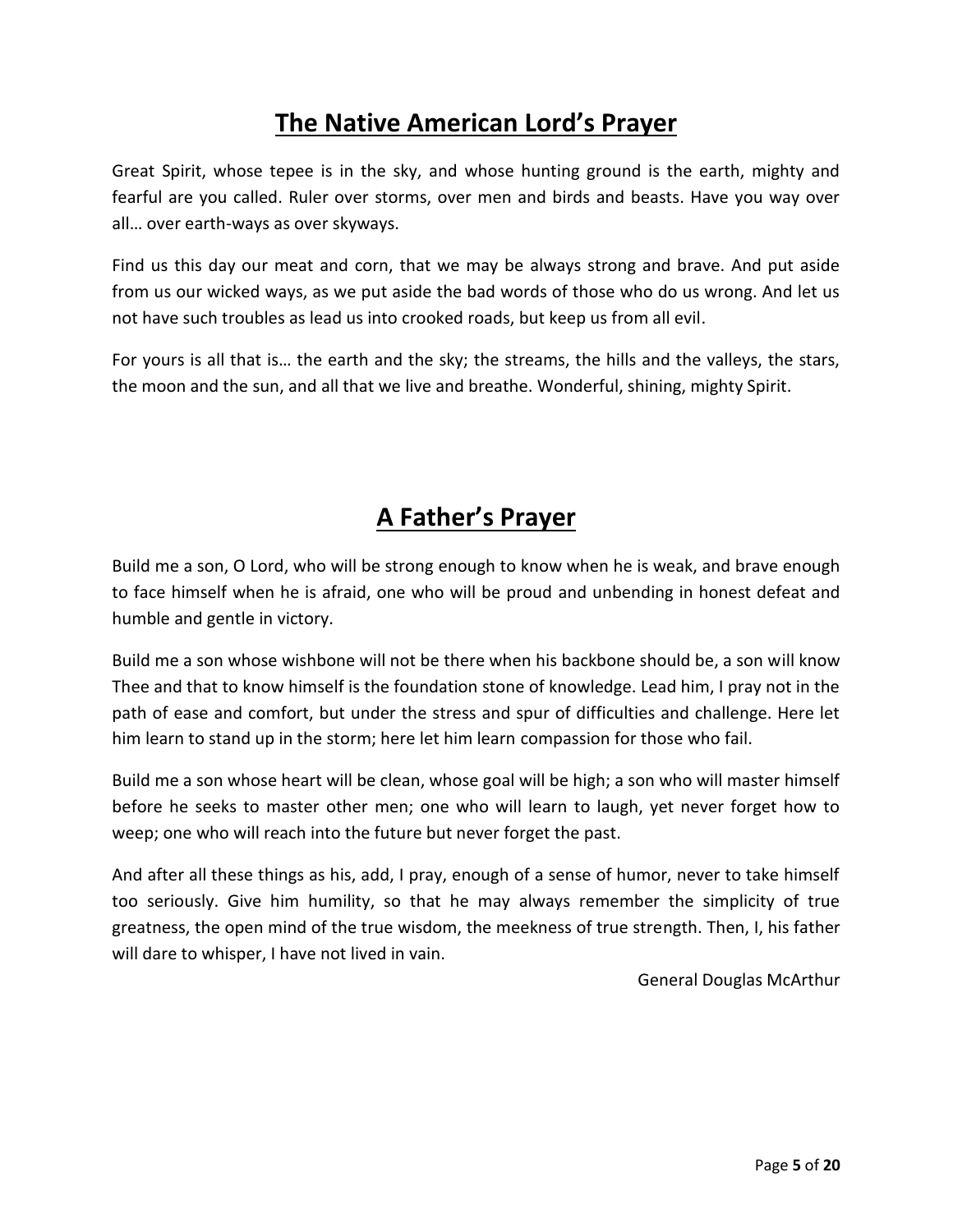## **Native American Beliefs**

Encourage youth. Keep a promise. Find the time. Forego a grudge. Forgive an enemy. Listen. Think first of someone else. Laugh a little. Gladden the heart of a child. Take pleasure in the beauty and wonder of the earth. Speak your love. Speak it still once again.

(The Indian) believes profoundly in silence. Silence is the absolute poise of body, mind and spirit. If you ask: "What are the fruits of silence?" he will say: "They are self-control, true courage of endurance, patience, dignity and reverence. Silence is the cornerstone of character.

OhiyeSa, Santee Sioux

## **Prayer for the New Day**

I dedicate myself to the Power Above, as the glory of the sunrise. The purple of the new day reveals the mystery of man's being. The golden light reveals the tenderness of Almighty Power. The piercing red glow of sun shattering clouds of darkness reveals eternal strength. Now may I clothe myself in thy radiant countenance. May I renew my life with Thy breath and be washed in eternal glory.

May I walk on Thy foot-trail of good in life. Let my thoughts rise to the height as the wings of the eagle. And led by Thy strength and wisdom from all directions of space. May I bless Thee with my songs of praise, unceasing as the returning winds.

Thy word has been spoken in thunder and lightning flash and Thy glory is now established. May I be strong so that I may lead others to stay upon the path of light. And humbly I will come and bow to Thee at the end of the trail as your child.

Concept of the Southwest Hopi, interpretation by Patricia Benton

## **Navajo Prayer**

In beauty may I walk. With beauty before me and behind me, may I walk. With beauty above and below me, may I walk. With beauty all around me, may I walk. In beauty, may my walk be finished.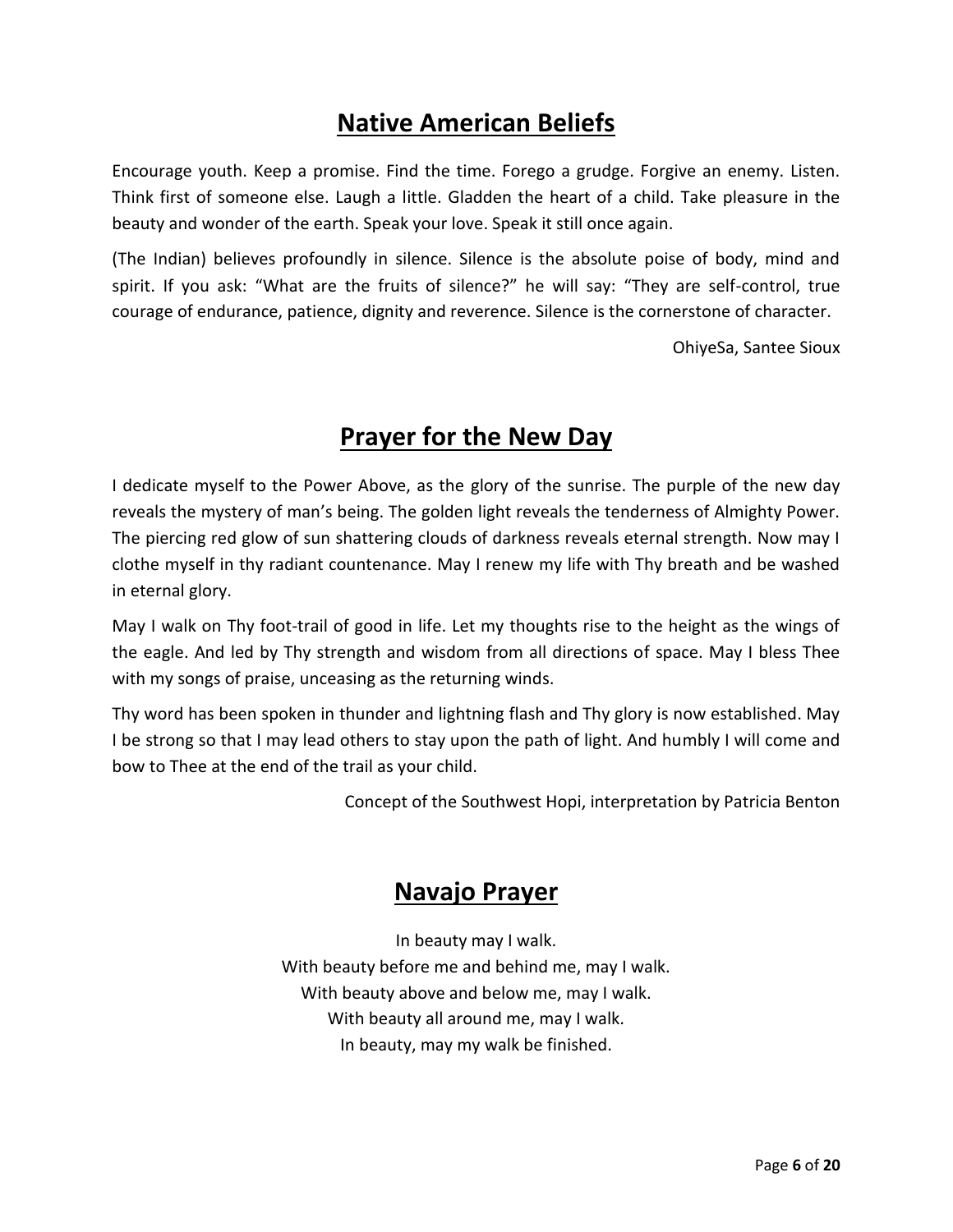## **Native American Prayers**

| #1                                                                                                                                                                                                                                                                                                                                                 |
|----------------------------------------------------------------------------------------------------------------------------------------------------------------------------------------------------------------------------------------------------------------------------------------------------------------------------------------------------|
| O Great Spirit of my fathers, this is my prayer. Help me to free Thine urge and Thy message.<br>Help me to be just even to those who hate me, and at all times, help me to be kind.<br>If my enemy is weak and faltering, help me to the good thought that I may forgive him.<br>If he surrender, move me to help him as a weak and needy brother. |
| #2                                                                                                                                                                                                                                                                                                                                                 |
| O Great Spirit of my fathers, help me to wholly void my heart of fear.                                                                                                                                                                                                                                                                             |
| Above all things, O God of my people and my soul, help me to be a man.                                                                                                                                                                                                                                                                             |
| #3                                                                                                                                                                                                                                                                                                                                                 |
| O God, show me the way of wisdom, and give me the strength to follow without fear.                                                                                                                                                                                                                                                                 |
| #4                                                                                                                                                                                                                                                                                                                                                 |
| O Great Spirit, this is my prayer!                                                                                                                                                                                                                                                                                                                 |
| Grant that fear may never enter into my heart to be the guide of my feet.                                                                                                                                                                                                                                                                          |
|                                                                                                                                                                                                                                                                                                                                                    |
| #5<br>Great Spirit, bless our Indian circle. Watch over us tonight.                                                                                                                                                                                                                                                                                |
| And keep us safe beside you until the mornings light, Amen!                                                                                                                                                                                                                                                                                        |
|                                                                                                                                                                                                                                                                                                                                                    |
| #6                                                                                                                                                                                                                                                                                                                                                 |
| Keeper of the strong rain, drumming on the mountain, Lord of the small rain, that restores the<br>earth in newness, keeper of the clean rain, hear a prayer for Wholeness!                                                                                                                                                                         |
| Little Brave, Big Brave, hear a prayer for fleetness. Keeper of the deer's way, reared among the                                                                                                                                                                                                                                                   |

eagles, clear my feet of slothness. Keeper of the paths for men, hear a path for Straightness!

Hear a prayer for courage. Lord of the thin peaks, reared among the thunders, keeper of the headlands, holding up the harvests, keeper of the strong rocks, hear a prayer for Staunchness!

## **#7**

May the Great Mystery Make Sunrise in Your Heart!

## **#8**

O Great Spirit, show me the way of wisdom, and give me strength to follow it without fear!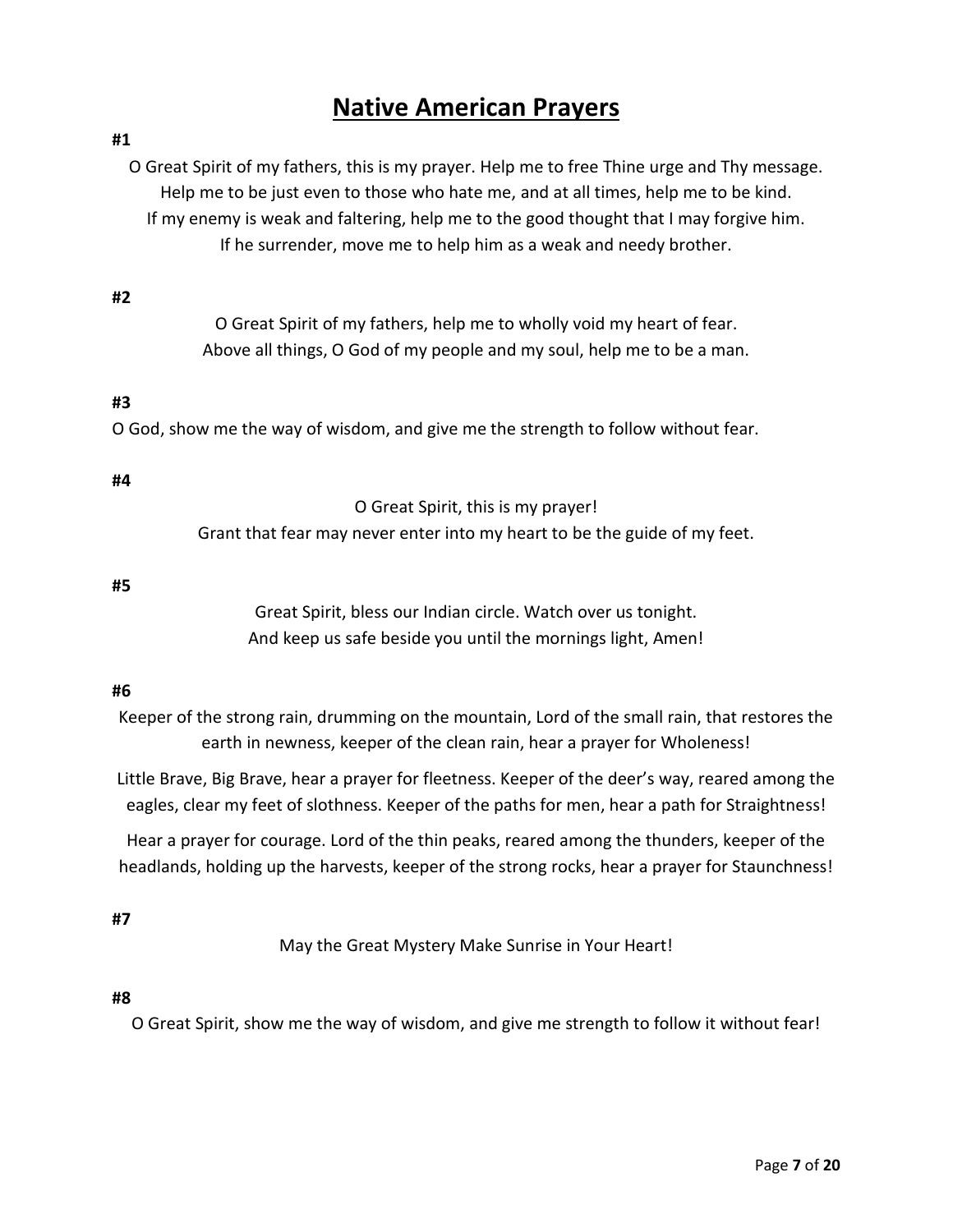# **Native American Prayers (cont.)**

#### **#9**

Oh Great Spirit, whose voice I hear in the wind, and whose breath give life to all the world, Hear Me! I am small and weak, I need Your strength and wisdom. Let me walk in beauty and let my eyes ever behold the red and purple sunset. Make my hands respect the things You have made, and my ears sharp to hear Your voice. Make me wise so that I may understand the things You have taught my people. Let me hear the lessons You have hidden in every leaf and rock. I seek strength, not to be greater than my brother, but to fight my greatest enemy… myself. Make me always ready to come to You with clean hands and straight eyes, So that when life fades, as the fading sunset, my spirit may come to you without shame.

#### **#10**

O Great Spirit, our heavenly father, you have given us many gifts for which we thank you. The sun and the cool winds, the rain and the growing things. You have given us life, you have given us families to love. But most important, you have given us a mind and reason, So that we may know you and follow your ways. Without you, we are weak. Strengthen us and give us courage to live our life as you inspire us to use your gifts wisely, and

to listen for your words of guidance this morning and every day of your lives.

#### **#11**

May the warm winds of heaven blow softly on your house, And may the Great Spirit bless all who enter there.

## **God Who Touchest Earth**

Go, who touchest earth with beauty, make us lovely, too; With Thy Spirit, recreate us, make our heart anew. Like the springs and running waters, make us crystal pure. Like the rocks of towering grandeur, make us upright be. Like the arching of the heavens, lift our thoughts above; Turn our dreams to noble actions, ministries of love. God who touches the earth with beauty, make us lovely, too; Keep us ever by Thy Spirit, pure and strong and true.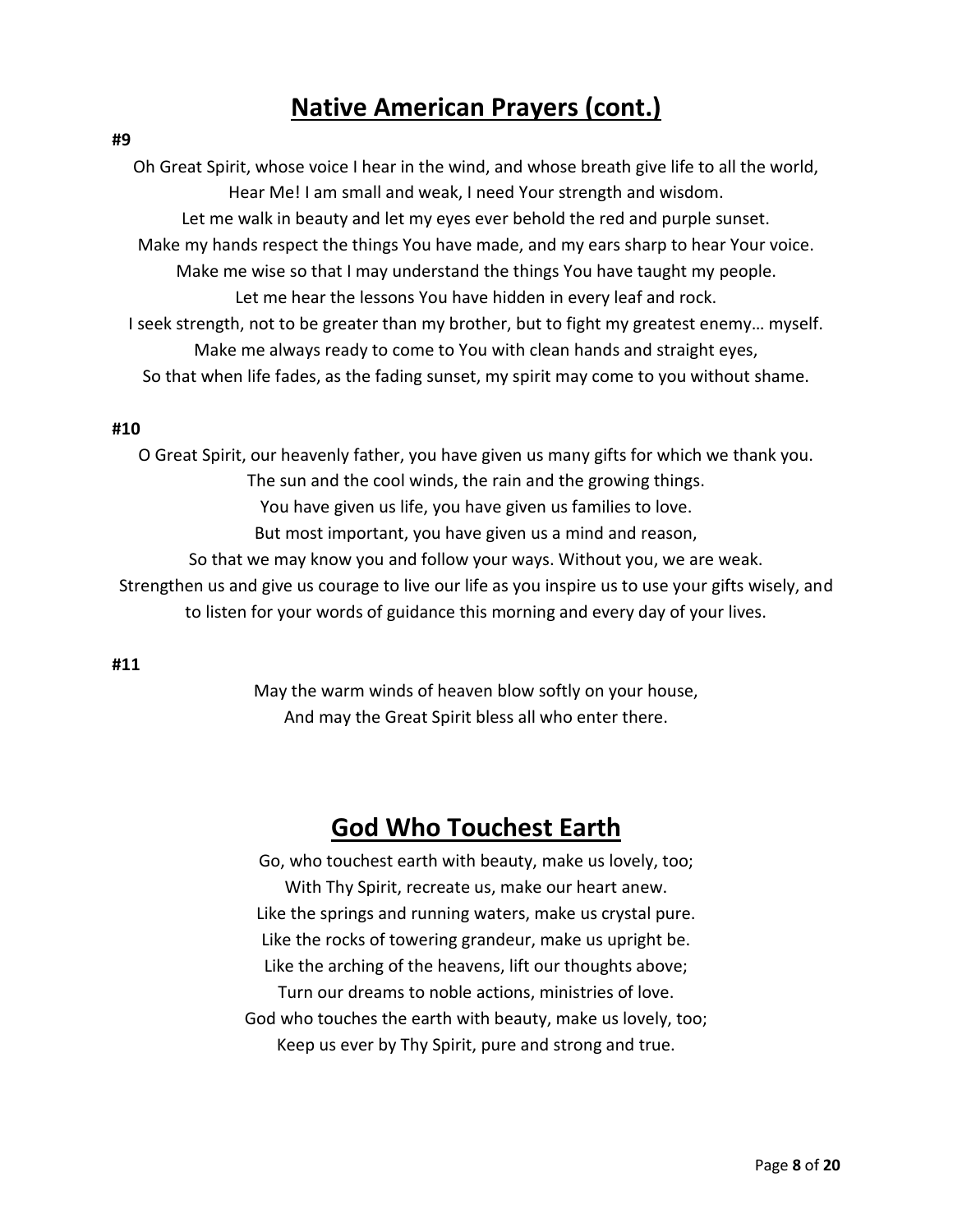## **Gods Drum**

The circle of the Earth is the head of a great drum; with the day it moves upward… booming; With the night, it moves downward… booming; the day and the night are its song. I am very small as I dance upon the drumhead; I am like a particle of dust as I dance upon the drum head. Above me the in the sky is the shining ball of the drumstick.

> I dance upward with the day; I dance downward with the night; Someday I shall dance afar into space like a particle of dust. Who is the drummer who beats upon the earth drum? Who is the drummer who makes me to dance this song?

# **The Creation**

At first, forever, lost in space, the Great Manito was. He made the sun, the moon, and the stars. He made them all to move evenly. Then the wind blew violently, and it cleared, and the water flowed off far and strong. And a group of new islands grew newly, and there remained. Anew spoke the Great Manito, a Manito to Manito's, to being mortals, souls and all And ever after, He as A Manito to men and their grandfathers.

Algonquin

# **Nature Prayer**

For the sweet smelling grass beneath my moccasined feet, For the fragrance of violets and pine needles sweet, For the soft green moss on the century-old tree, For the stretches of deep blue water, calm and free, For insect glistening in the sun, for the robin's son when springs begun, For the brilliant colors of birds and flowers, for all the pleasures of sunny hours, For blueberries ripe and for maize fields green, for evening campfires where all is serene, For the sinking sun flushed with crimson dyes, for the starry heaven and moon-lit skies, For the length shadows that slowly creep, for the blessing of quiet, refreshing sleep, I give thanks, Great Spirit, for these natural things, for they surpass the wealth of kings.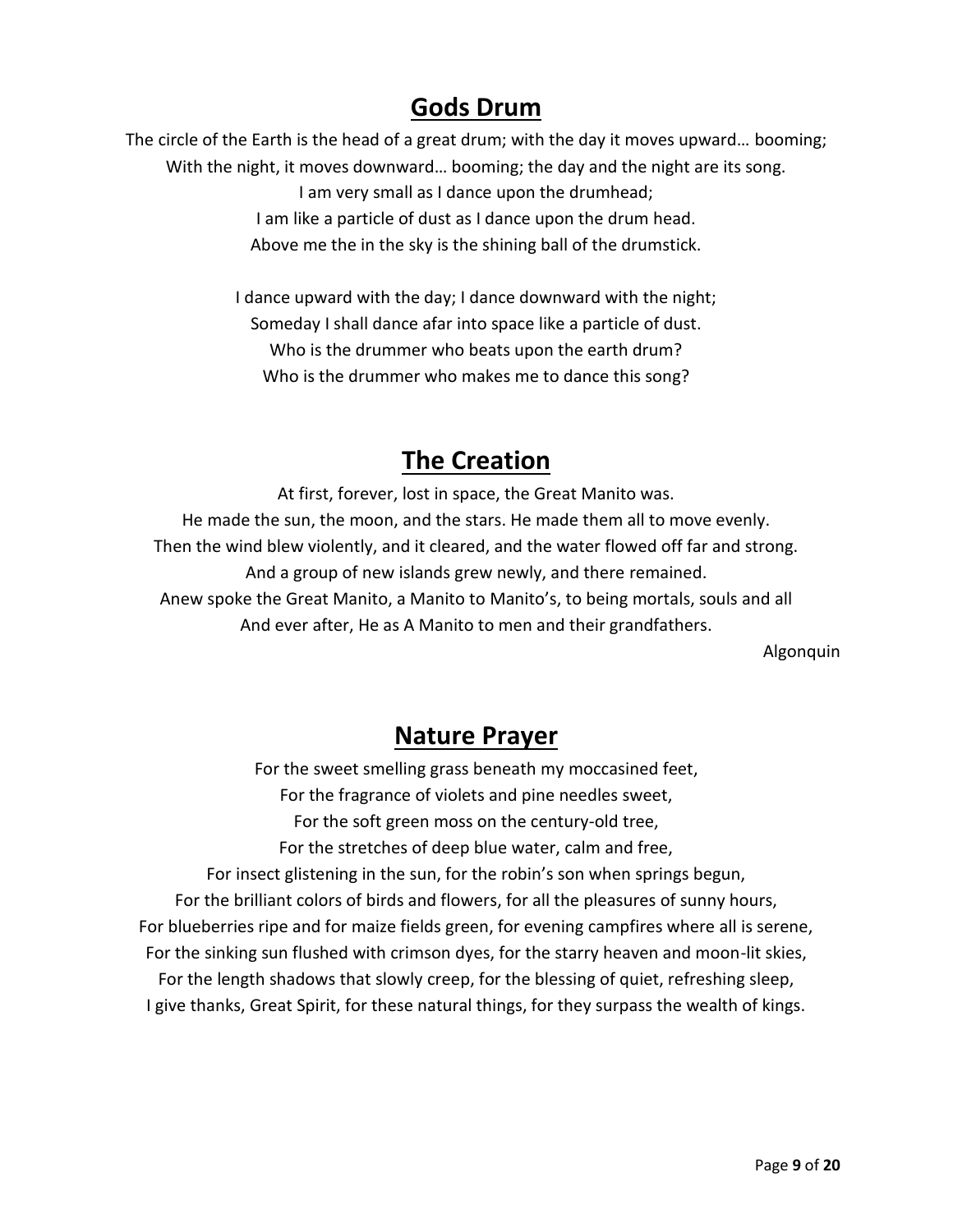## **Prayer to the Six Directions**

## **To the East**

Great Spirit of Light, come to me out of the East (red) with the power of the rising sun, the quiet coming of the new dawn, the joyous breaking forth of Spring, the place of birth and rebirth and the beginning of life. Let there be light in my words, let there be light on my path that I walk. Let me remember always that you give the gift of a new day. And never let me be burdened with sorrow by not starting over again.

## **To the South**

Great Spirit of Creation, send me the warm and soothing winds from the South (yellow). Comfort me and caress me when I am tired and cold with the high heat of noonday, Bring me your flowering warmth of Summer and unfold me like the gentle breezes that unfold the leaves on the trees. Bring me to the fullness of life, as you give to all the earth your warm, moving wind, give to me, so that I may grow close to you in warmth. Man did not create the web of life, he is but a strand in it. Whatever man does to the web, he does to himself.

## **To the West**

Great Life-Giving Spirit, I face the West (black), the direction of sundown, the quiet peace of evening, the changing colors of the Fall and the place of harvest and the gathering of life. Let me remember every day that the moment will come when my sun will go down. Never let me forget that I must fade into you. Give me a beautiful color, give me a great sky for setting, so that when it is my time to meet you, I can come with glory.

## **To the North**

Great Spirit of Love, come to me with the power of the North (white), the clear darkness of night, the deep cold of Winter, the place of purification and the transformation of life; Make me courageous when the cold wind falls upon me. Give me strength and endurance for everything that is harsh and everything that hurts, everything that makes me fear. Let me move through life ready to take what comes from the north.

**To our Mother Earth…**The ever constant giver of life, from whom all things draw sustenance; who, in the greatness of her family, offers blessing and freedom to each of her children.

**To Grandfather Sky, our Great Spirit…** First in all things, Creator of all Life, who was, and is, and will always be; who, within the immensity of all creation, is uniquely present here and now, in this moment.

**To these Six Directions…**Together making the oneness of God and Creation. We offer praise and thanksgiving and we ask these things: A heart open and made strong with love, a mind clear and made wise with understanding, a life lived with courage and compassion in the fulfillment of Divine Purpose.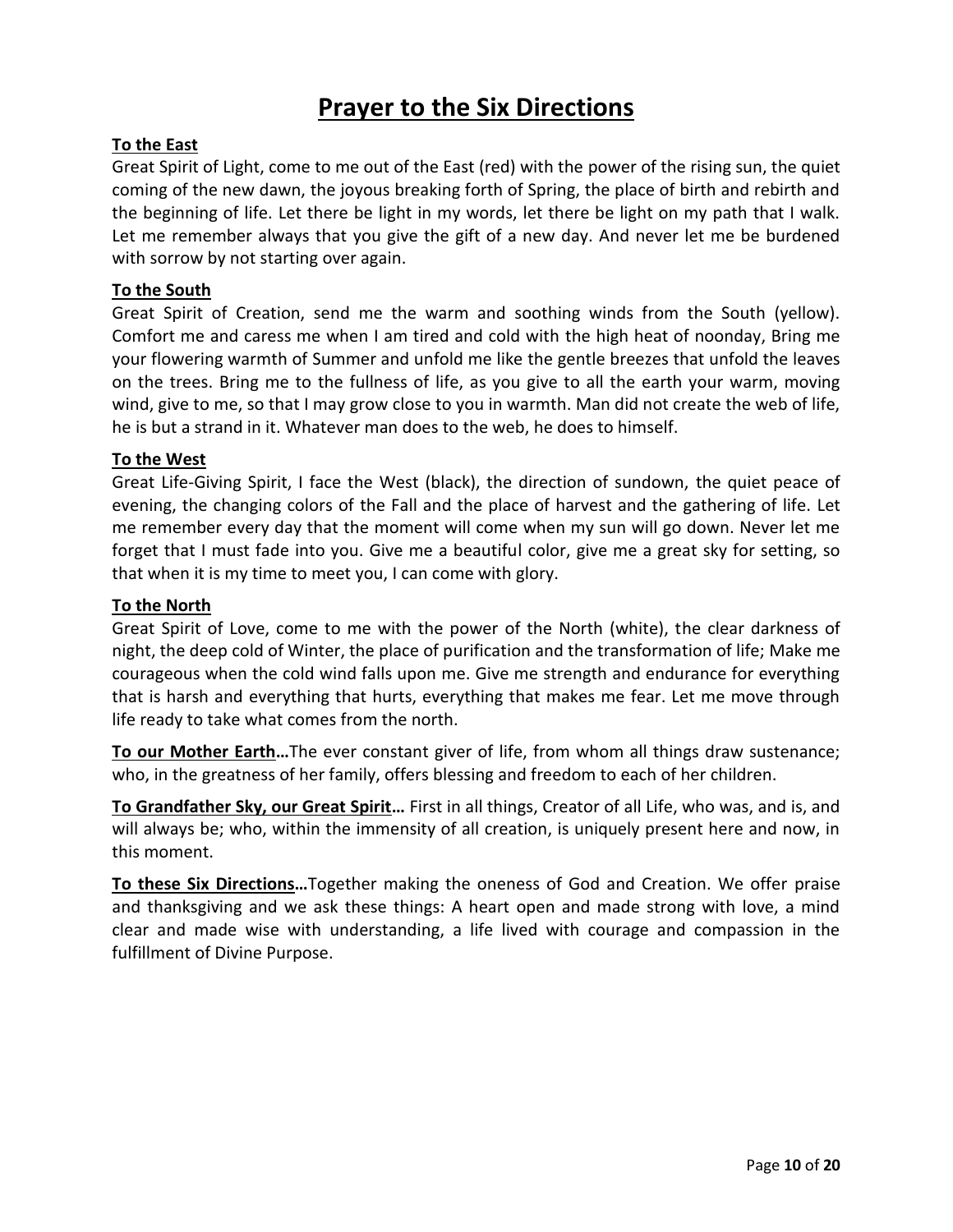# **Lakota Prayer to the Four Winds**

Great Spirit, I invoke the peace pipe in reverence and gratitude, Of the vast creation, of which I am a part. To the life-giving of your servant, The sun and all heavenly bodies, the blue sky, the great everlasting rocks, The magnificent mountains with their fragrant forests, pure streams and the animal kingdom. We thank you for all these gifts.

To the North and its guard, the White Eagle, Keep us pure and clean of mind, thoughts as white as your blanket, the snow. Made us hardy.

To the East and your sentry, the Red Eagle, Grant us light that we may see our faults, and have better understanding with everyone.

> To the South, and your sentinel, Brown Eagle, The beautiful one, grant us warmth of heart, love and kindness to all.

> > To the West and your Thunder Bird,

Who flies over the universe hidden in a cloak of rain clouds and cleanses the world of filth, Cleanse our bodies and souls of all evil things.

> To Mother Earth, we come from you and will return to you, Keep us in plenty that our days may be long with you,

Great Spirit we thank you and appreciate all these wonderful gifts to us. Have pity on us.

## **Dakota Prayer**

Grandfather, Great Spirit, You have always been, and nothing before you has been. There is no one to pray to but you. The star nations all over the heavens are Yours, and Yours are the grasses of the earth. You are older than all need, older than all pain and prayer.

Grandfather, Great Spirit, all over the world, the faces of the living ones are alike. With tenderness they have come up out of the ground. Look upon Your children, with children in their arms, that they may face the winds and walk the good road to the day of quiet.

Grandfather, Great Spirit, fill us with the light. Give us the strength to understand and eyes to see. Teach us to walk the soft earth as relative to all that live. Help us, for without you we are nothing.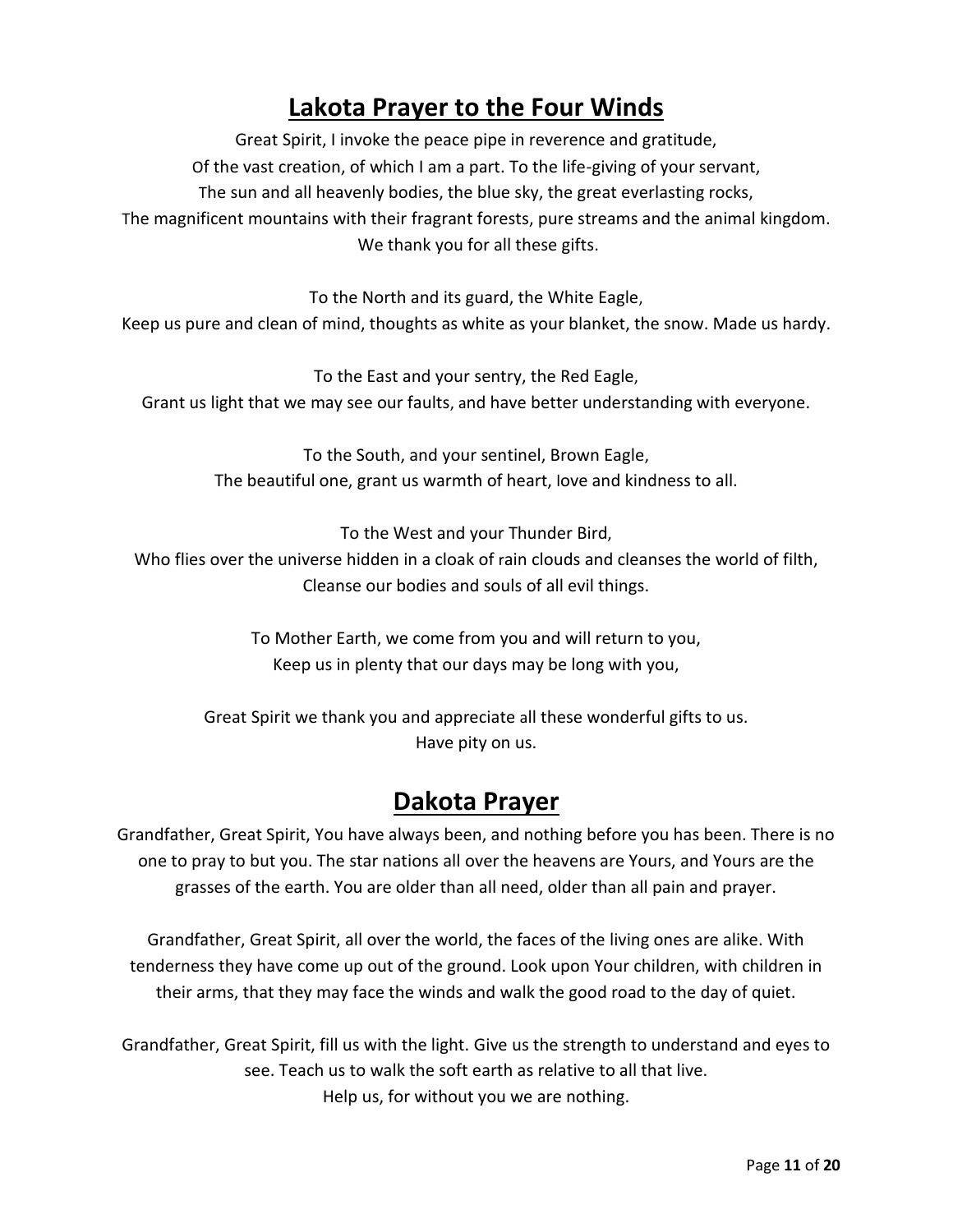# **Prayer to the Four Directions**

## **(Facing East)**

Oh Great Spirit of the East, where the sun always rises, lift up the hearts of all those who might feel discouraged. Send wisdom to the hearts of men. May each rising sun instill in them a desire to be a friend of all men.

## **(Facing South)**

Oh Great Spirit of the South from whence comes the warm breezes, make clear the minds of men. Help them make broad and lasting decisions for the welfare of all men.

## **(Facing North)**

Of Great Spirit of the North, from whence comes cold winds and long nights, make smooth the paths of all those who travel. May they reach the end of their journeys in good health and good spirits.

## **(Facing West)**

Oh Great Spirit of the West, where the sun always sets and where the buffalo vanishes, do not remove us from this earth until all things that should be done by us are done.

# **Native American Interpretation of Genesis (In the Beginning…)**

In the beginning, the Great Spirit made this world for His pleasure. He piled up the mountains, scooped out the lakes, traced the rivers, planted the forests; and to dwell in them, He created the insects, the fish, the reptiles, the birds, the beasts, and man - all of one flesh, and in all the breath of life, which is a measure of the Great Spirit.

All are His children - and man is but a little higher than the animals - he is better only in having a larger measure of understanding, and in better knowledge of the Great Spirit. So also in better gift, he has the power of hearing the Voices from which comes knowledge of the Unseen World.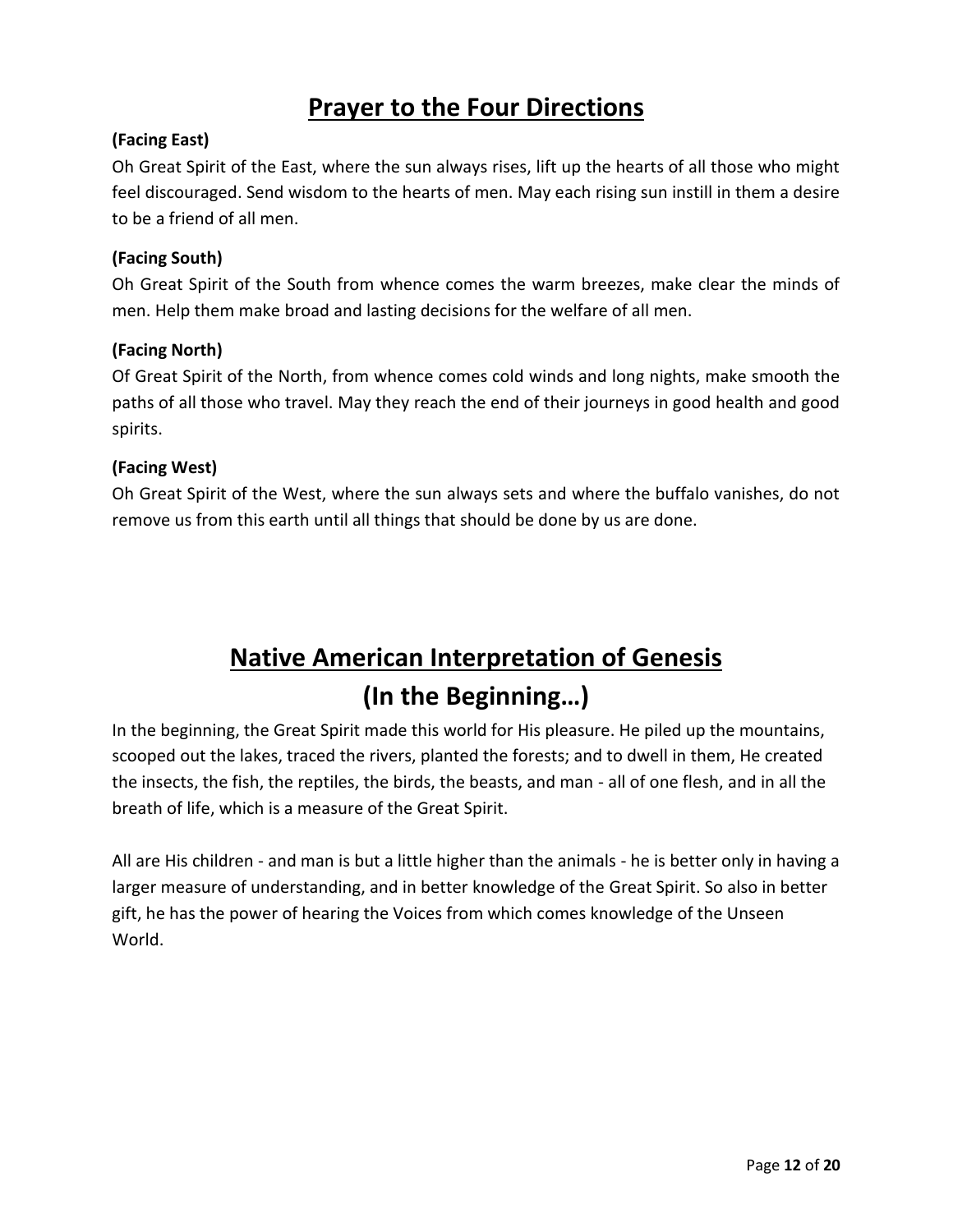# **Omaha Interpretation of Genesis (In the Beginning…)**

At the beginning, all things were in the mind of Wakonda. All creatures, including man, were spirits. They moved about in space between the earth and the stars (the heavens). They were seeking a place where they could come into a bodily existence. They ascended to the sun, but the sun was not fitted for their abode. They moved on to the moon and found that it also was not good for their home. Then they descended to the earth. They saw it was covered with water. They floated through the air to the north, the east, the south, and the west, and found no dry land. They were sorely grieved. Suddenly from the midst of the water, uprose a great rock. It burst into flames, and the waters floated into the air in clouds. Dry land appeared; the grasses and the trees grew. The hosts of spirits descended and became flesh and blood. They fed on the seeds of the grasses and the fruits of the trees, and the land vibrated with their expressions of joy and gratitude to Wakonda, the maker of all things.

From the ritual of the Omaha Pebble Society.

# **The Lessons of Lone-Chief, Skur-Ar-Ale-Shar, Pawnee Chief**

## **(Given to him by his widowed mother)**

"When you get to be a man, remember that it is ambition that makes the man.

"If you go on the warpath, do not turn around when you have gone part war, But go on as far as you were going; then come back".

"If I should live to see you become a man, I want you to become a great man. I want you to think about the hard times we have been through."

"Take pity on people who are poor, because we have been poor,

And people have taken pity on us."

"If I live to see you a man, and to go off on the warpath, I would not cry if I were to hear that you had been killed in battle. That is what makes a man, to fight and to be brave." "Love your friend and never desert him. If you see him surrounded by the enemy,

Do not run away; go to him, and if you cannot save him,

Be killed together and let your bones lie side by side."

# **The Omaha Tribal Prayer**

"Wa-kon-da dhe dhu, Wapa-dhin a-ton-he."

Translated into English: "Father, a needy one stands before Thee. I that sing am he." *This noble prayer to God was sung on the Missouri River, believed to be long before Columbus landed, and with the music, words, and attitude just as the Woodcraft Way use them today. During the prayer, those assembled stand in a great circle about the fire, with faces and hands raised to heaven. As the final words are sung, hands and heads are bowed to the symbolic fire, and the Chief announces: "With this our council is ended."*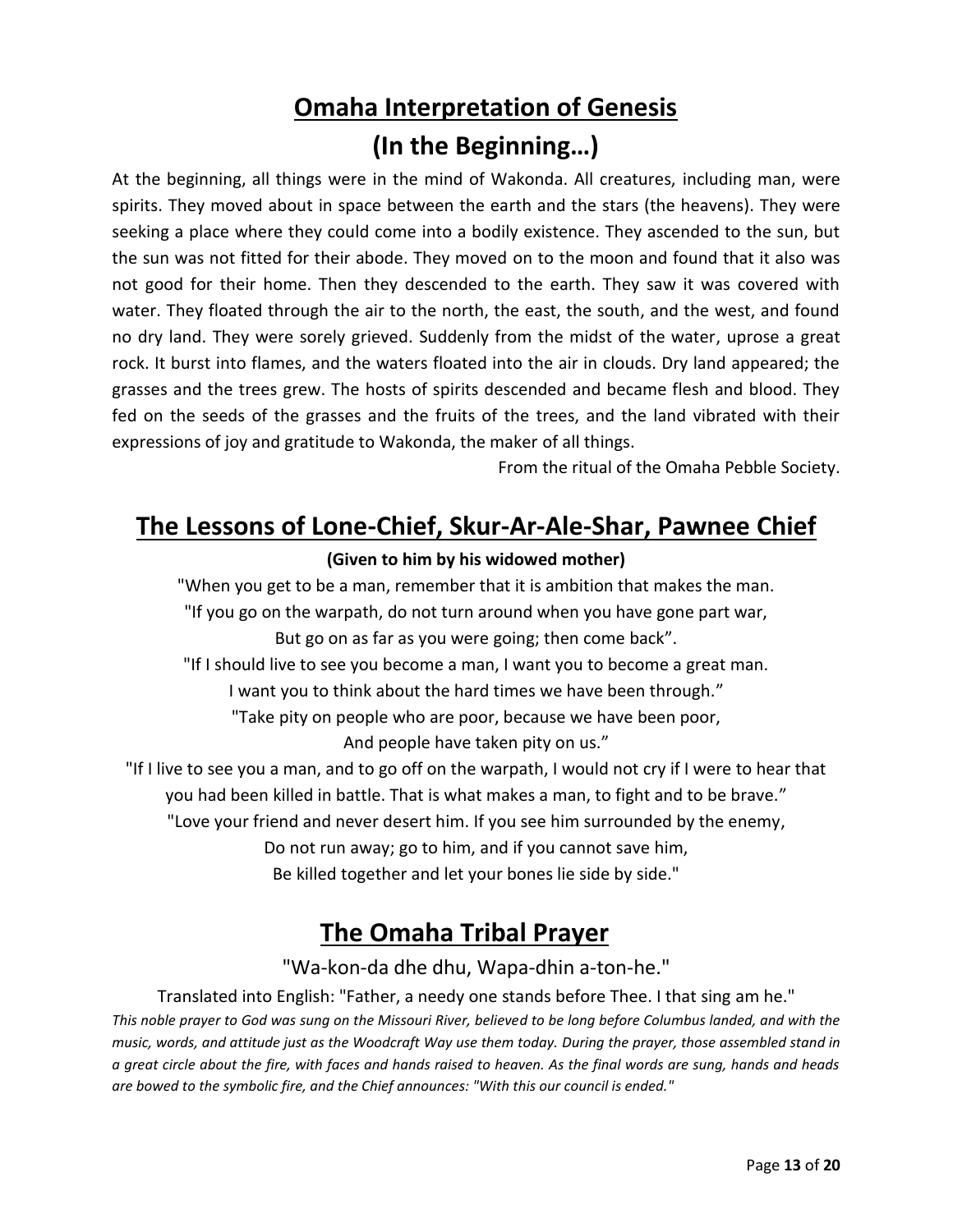## **Prayer to the Great Mystery**

Great Mystery, you existed from the first. The sky, the earth you created, Great Mystery, look upon me, pity me, that the Nation my live.

Earth, Father of all, I make this offering, pity me. Chief of all, I make this offering, pity me. Spirit Creatures of the Four Winds, to you I offer this pipe, that the Nation may live.

North, this day, no other creature may be mentioned, before the face of the North, Let the Nation live.

> Sunrise, no other creature may be mentioned, May there be no adversity that the Nation may live.

West, Nation of Thunderer's, give me a good day that the Nation may live.

Great Mystery, You are mighty. Pity me that the Nation may live. Great Mystery, help me with an omen, that the Nation may live.

# **Benediction to the Creator**

May the peace of the forest, the song of the birds, the warmth of the sun, The strength of the trees, the fragrance of the flowers, the joy of the winds, And the calm of the lake,

In all of which is the Creator of all good things, be in our hearts tonight and always.

## **Direction**

I was directed by my Grandfather… To the East, so I might have the power of the bear; To the South, so I might have the courage of the eagle; To the West, so I might have the wisdom of the owl; To the North, so I might have the craftiness of the fox; To the Earth, so I might receive her fruit; And to the Sky, so I might lead a life of innocence.

Alonzo Lopez (Papago)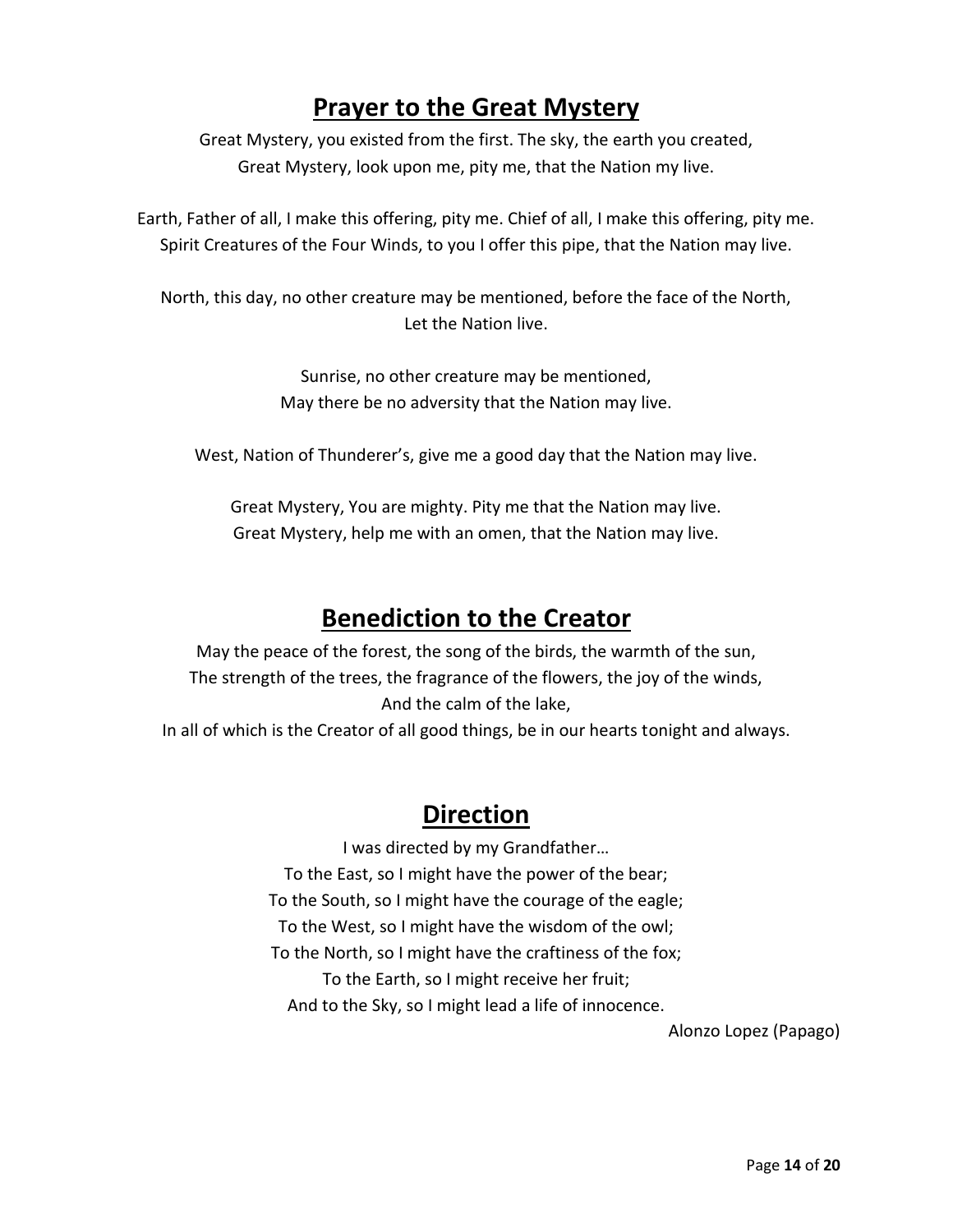# **Children Learn What They Live**

If a child lives with criticism, they learn to condemn. If a child lives with hostility, they learn to fight. If a child lives with ridicule, they learn to be shy. If a child lives with shame, they learn to feel guilty. If a child lives with tolerance, they learn to be patient. If a child lives with encouragement, they learn confidence. If a child lives with praise, they learn to appreciate. If a child lives with fairness, they learn justice. If a child lives with security, they learn to have faith. If a child lives with approval, they learn to like themselves. If a child lives with acceptance and friendship, they learn to find love in the world.

## **The Jelly Bean Prayer**

Red is for the blood He gave, Green is for the grass He made, Yellow is for the sun so bright, Orange is for the edge of night, Black is for the sins we made, White is for the grace He gave, Purple is for the hour of sorrow, Pink is for the new tomorrow. A bag full of jelly beans, colorful and sweet, Is a prayer… is a promise… is a small child's treat.

# **Sacred Tree of Life (A Nature Prayer)**

Sacred tree of life, teach us to root our self and walk in balance. Teach us to share our shelter, our food, our breath. Teach us to bend, and have compassion and love for our brothers and sisters. Teach us to be grateful for all gifts we receive and remind us to pray. Teach us to stand tall and reach for Grandfather Sun. Teach us to share and live as one. Sacred tree of life, thank you for all your wisdom and for all life in which you provide.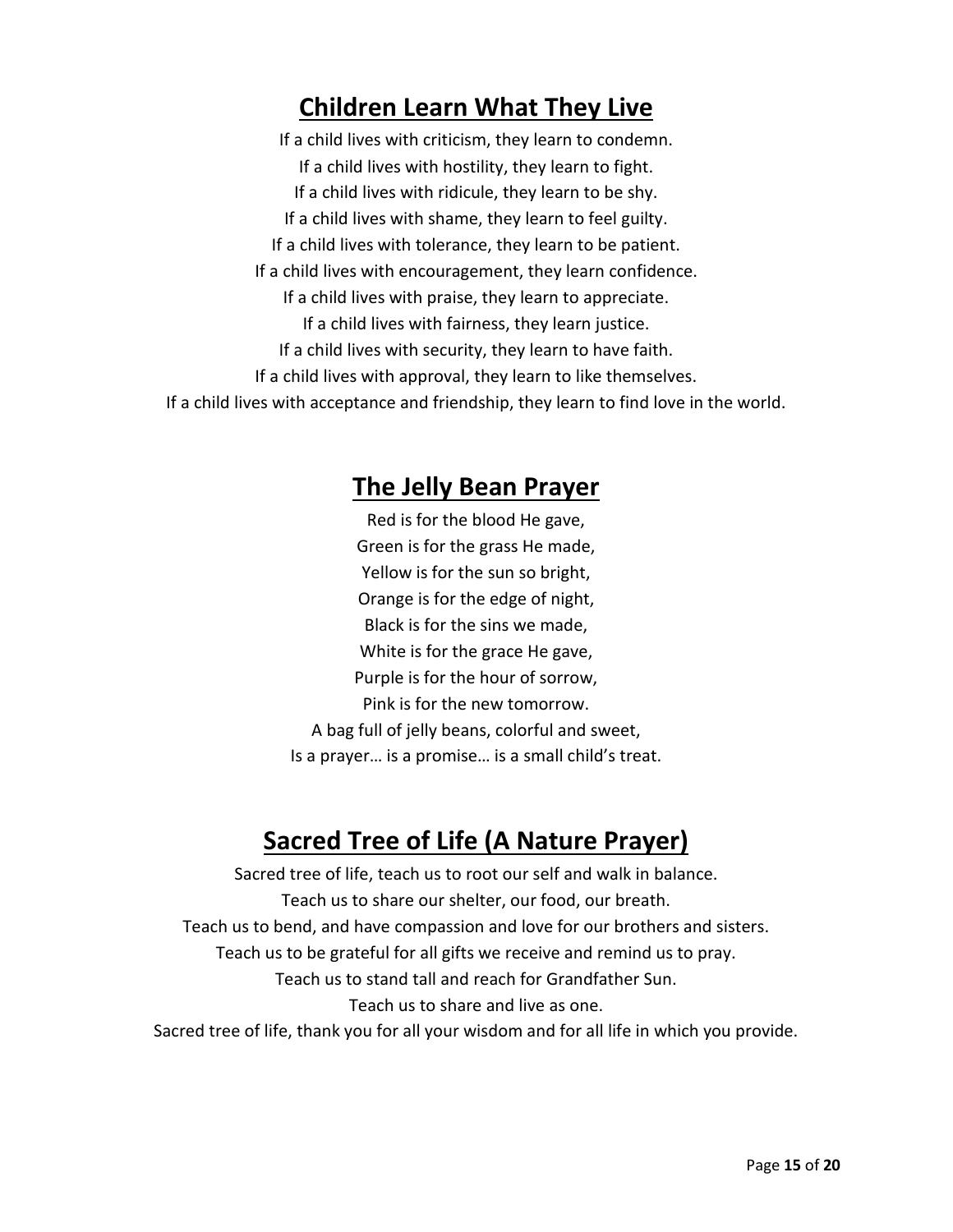## **Little Brave Today and Big Brave Tomorrow**

Little Brave today and Big brave tomorrow, so swiftly our short lives do fly, Yet so sure is their course through both sunshine and sorrow, that to slow them, it's useless to try.

It seems not more than a few days ago, that I begged and prayed for a son, That if God would just grant me that one small request, I'd serve him till my days were don. And yet as I look o'er the trail I have trod, through the years filled with sadness and joy, I doubt that I would have been a good son to my God, or a praiseworthy Dad to my boy. For I've kind of neglected them both now and then, been selfish when I should have shared, Just few of the hours of many there've been, so they'd have known that I really have cared. Yet though I've forgotten both Father and son, off and on through the course of my years, My boy's always loyal in rain and in son, and my God calms my deadliest fears. So I pray that within what remain of my days, be there man or few left to live, I may serve God and son in all possible ways, and with all the love I can give. So that when the last race of my life has been run, and I've given life all that I've had, That my God will be pleased to call me His son, and my son proud to call me his dad.

Doug Ewald

## **Twas In The Moon Of Wintertime (The Huron Christmas Carol)**

'Twas in the moon of wintertime, when all the birds had fled, That mighty Gitchi Manitou, sent angel choirs instead. Before their light the stars grew dim, and wond'ring hunters heard the hymn: Jesus, your King, is born; Jesus is born! *In excelsis gloria!* Within a lodge of broken bark, the tender Babe was found, A ragged robe of rabbit skin, Enwrapped His beauty round. And as the hunter braves drew nigh, the angel song rang loud and high: Jesus, your King, is born; Jesus is born! *In excelsis gloria!* O children of the forest free, O songs of Manitou, The Holy Child of earth and heaven, is born today for you. Come kneel before the radiant Boy, who brings you beauty, peace and joy: Jesus, your King, is born; Jesus is born! *In excelsis gloria!*

Father Jean deBrebeuf, 1640, among the Canadian Huron/Wendot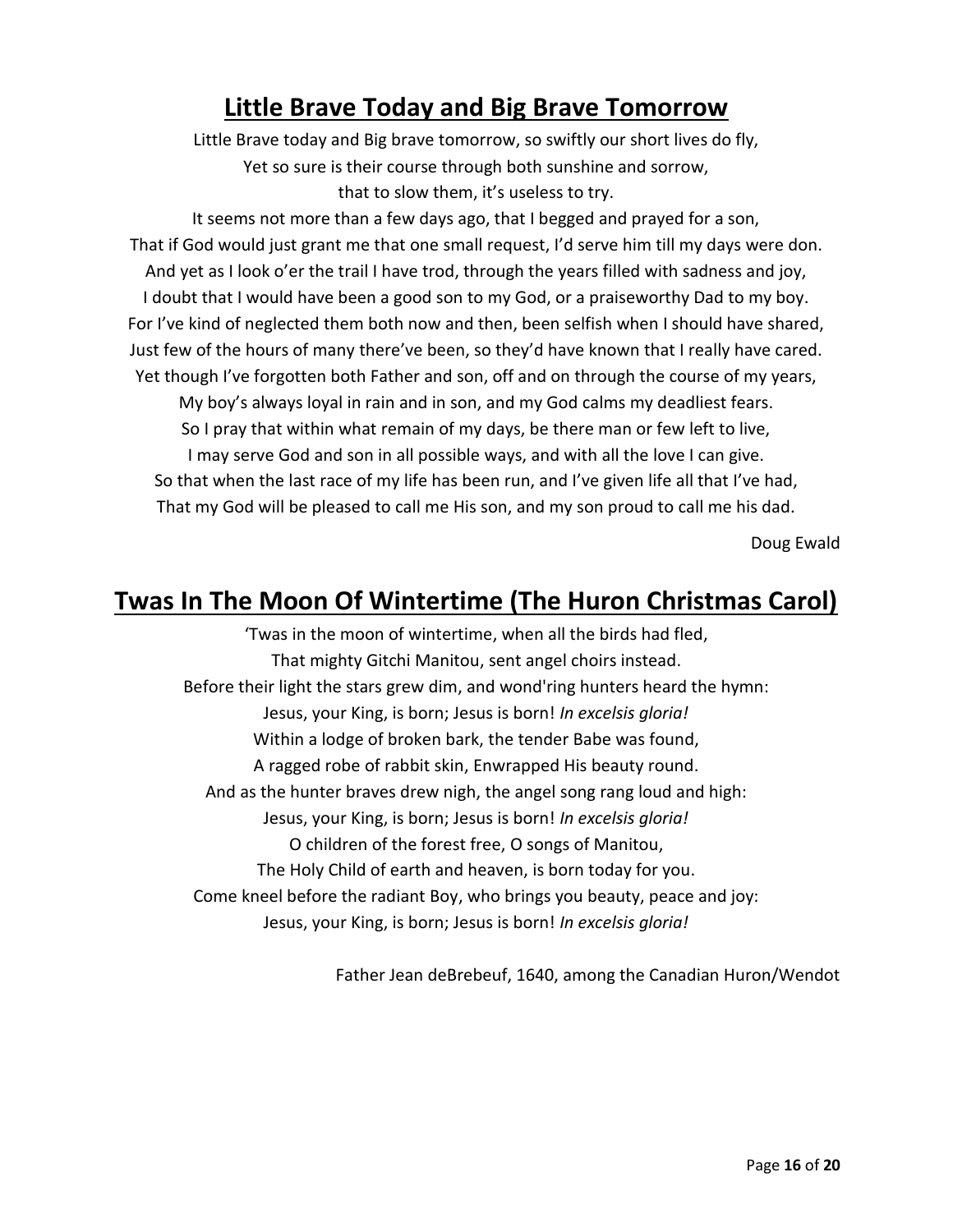#### **DEVOTIONAL SERVICE #1 (Sunrise Service)**

Song God Bless America

Reader Lord, bless our family with openness to real communication. With sharing in all our joys and sorrow. With freedom to let each other grow. With understanding for the gifts that each has to give. And of course, with love, no matter what, no matter where.

#### **ALL LIVE IN THE BEAUTY OF TODAY.**

- Reader O Great Spirit, as we gather to worship, be with us and guide us. Grant us wisdom and understanding, that we may do those things which are pleasing to you.
- **ALL GREAT SPIRIT, HEAR ME. THIS DAY I AM TO TELL YOUR WORD. I SHALL SPEAK WITHOUT SIN. THE TRIBE SHALL LIVE. I AM HUMBLE. FROM ABOVE, WATCH ME. YOU ARE ALWAYS THE TRUTH. LISTEN TO ME. I SHALL BE AT PEACE. MAY OUR VOICES BE HEARD.**
- Reader O Great Spirit above! In your wisdom, you are our camp. Guide us in all things, and give us of your wisdom. Give us a long life. Give us courage so that when we start out upon a trail, we will follow it to the end, and not turn back when only half of it is covered.

#### **ALL SEE NOT ONLY WITH YOUR TWO EYES, BUT ALSO WITH ONE EYE, WHICH IS IN YOUR HEART.**

Song Jesus Loves Me

- Parents God bless our children with gentle kindness. Guide our children with tender love. Show our children the way of brightness. Fill our children's hearts with love.
- Reader So many events and memories about our children are stored in our hearts. Share these events and memories with your children. Tell them of your happiest memories and of your dreams and concerns for them. This is the stuff that gives us roots. It is also the glue that bonds us as a family.

#### **ALL O GREAT SPIRIT, I AM GLAD TO HEAR YOUR VOICE AGAIN. BESTOW UPON THE TRIBE, HAPPINESS AND A GOOD LIFE.**

Reader When you rise in the morning, give thanks for the morning light. Give thanks for your life and strength.

#### **ALL GIVE THANKS FOR YOUR FOOD AND GIVE THANKS FOR THE JOY OF LIVING.**

- Reader Show respect to all but bow to none.
- **ALL ALWAYS GIVE A WORD OR SIGN OF SALUTE WHEN MEETING OR PASSING A FRIEND, OR EVEN A STRANGER.**
- Reader Remember the golden rule of camp... "Take only memories, leave only footprints". Leave nothing behind. Preserve the land as you found it.

#### **ALL DO NOT GO ABOUT POLLUTING THE LAND OR DESTROYING ITS BEAUTY. HONOR THE GREAT SPIRITS WORK IN FORREST, FIELD AND STREAM.**

- Song He's Got the Whole World
- Leader Go now and may the Great Spirit make sunrise in your heart!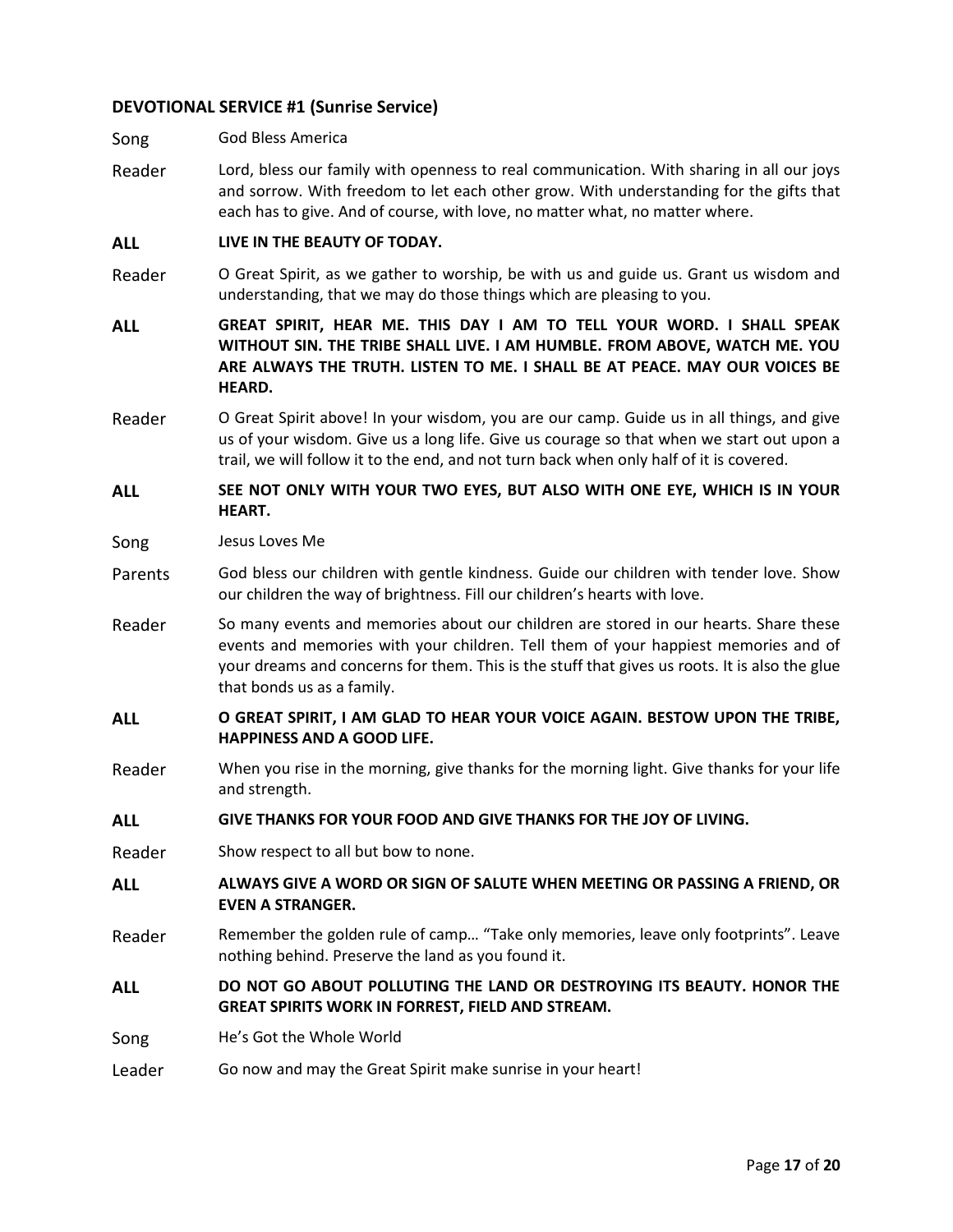#### **DEVOTIONAL SERVICE #2 (A Winter Morning Chapel Service)**

#### **ALL BE PRESENT AT THIS SERVICE O GOD, AS WE ARE THANKFUL FOR THIS CHANCE FOR PARENTS AND CHILDREN TO BE TOGETHER.**

- Leader It is winter now, the fallen snow has left the heavens all cold and clear. Through the branches that have lost their leaves, the sharp winds blow, and all the earth lies quiet and restful. And yet, God's love is not withdrawn… His life within the keen air breathes, His beauty paints the bright red dawn, and He walk with us and hears our every word.
- **ALL O BRIGHT MORNING STAR, TO WHOM WE RAISE OUR EYES IN PRAYER, HELP US TO EVER LOOK UP AND NOT DOWN. IF WE SHOULD FALL AND STUMBLE TODAY, MAY WE RISE TOMORROW, KNOWING THAT GOD WILL LEND A HELPING HAND AND THAT WE MAY GROW TO BECOME WHAT WE WERE INTENDED TO BE. AMEN.**
- Reader O Great Spirit, our heavenly father, you have given us many gifts for which we thank you. The sun and the cool winds, the rain and the growing things. You have given us life, you have given us families to love. But most important, you have given us a mind and reason, so that we may know you and follow your ways. Without you, we are weak. Strengthen us and give us courage to live our life as you inspire us to use your gifts wisely, and to listen for your words of guidance this morning and every day of your lives.
- Song Mamerica (O Beautiful for Spacious Skies...)
- Reader (A Story of Patience) None year old Larry was puzzled. He had gone with his parents to the mountains, and they were enjoying an early autumn picnic. No sooner had the blessing been said and the meal begun, that they heard a chattering in the pines above them. In a moment a large gray bird swooped over their heads on silky wings and perched on a nearby branch.

"There's a camp robber, Larry, his mother whispered. "Toss him a bit of bread and see if you can lure him down." The bird dived on the bread that Larry tossed and carried it high up into a pine tree for safe keeping, and was back in a flash, chattering for more. Soon the bird was joined by two more robbers, and Larry's family forgot about eating, as they were so interested in the birds.

But Larry was not satisfied. He wanted those birds to eat out of his hand, and he kept luring them by throwing bit of bread closer and closer to himself. Finally, he dropped a bit of bread from one hand into another so that the birds could see it was there. Slowly and cautiously, one of the birds circled around, edging closer. But Larry could stand it no longer. He pushed the bread out toward the bird, and the startled bird squawked away. Time and again this happened, and then Larry caught on… the only way to get a camp robber to eat from his hand was to remain perfectly motionless until the bird developed enough trust to come and get it himself. It would take patience, and lots of it. Larry sat there until he was nearly sunburned, but he had his reward… a wild bird, trusting enough to come and eat out of his hand.

Reader Heavenly father, teach us patience. Teach us sympathy for feeling of each of your creatures. May we remember that only as we show ourselves trust, worthy can we expect people as well as birds and animals to depend on us. Amen.

Song Morning Has Broken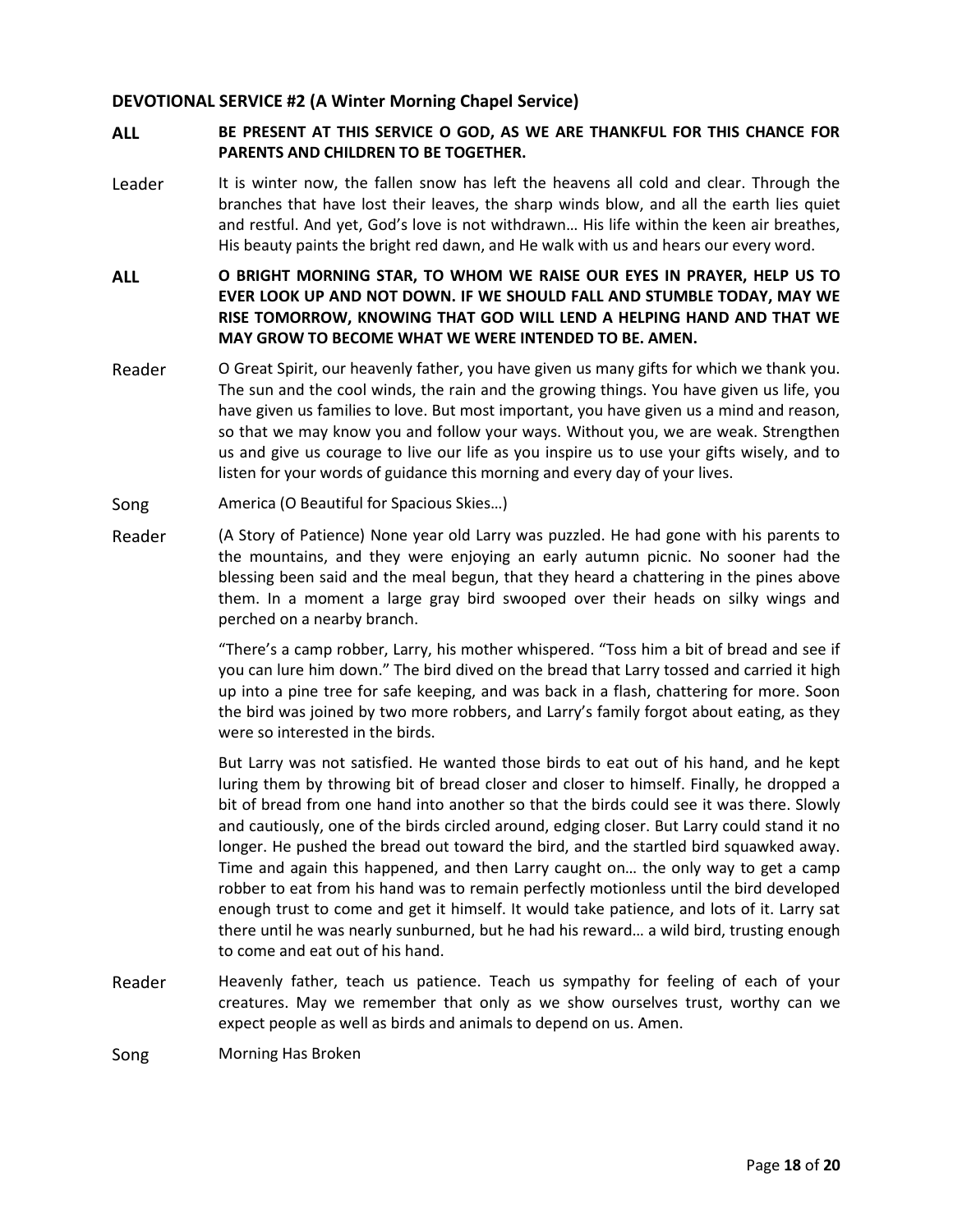## **DEVOTIONAL SERVICE #3 (At Christmastime)**

| Leader     | Wherefore God hath given him a name which is above every name that at the<br>name of Jesus, every knee should bow, and that every tongue should confess that<br>Jesus Christ is Lord, to the glory of God the Father. (Philippians 2:9-11) |
|------------|--------------------------------------------------------------------------------------------------------------------------------------------------------------------------------------------------------------------------------------------|
| Reader 1   | Native American 23 <sup>rd</sup> Psalm (found in this Devotion section)                                                                                                                                                                    |
| Reader 2   | Twas in the Moon of Wintertime (found in this Devotion section)                                                                                                                                                                            |
| Leader     | O Great Spirit, whose voice I hear in the winds, and whose breath gives life to all<br>the world, hear me! I am small and weak, I need your strength and wisdom.                                                                           |
| ALL        | LET ME WALK IN BEAUTY                                                                                                                                                                                                                      |
| Leader     | And make my eyes ever behold the red and purple sunset.                                                                                                                                                                                    |
| <b>ALL</b> | <b>MAKE MY HANDS RESPECT THE THINGS</b>                                                                                                                                                                                                    |
| Leader     | You have made and my ears sharp to hear your voice.                                                                                                                                                                                        |
| <b>ALL</b> | <b>MAKE ME WISE</b>                                                                                                                                                                                                                        |
| Leader     | So that I may understand the things you have taught me.                                                                                                                                                                                    |
| <b>ALL</b> | LET ME LEARN                                                                                                                                                                                                                               |
| Leader     | The lessons you have hidden in every leaf and rock.                                                                                                                                                                                        |
| <b>ALL</b> | <b>I SEEK STRENGTH</b>                                                                                                                                                                                                                     |
| Leader     | Not to be greater than my brother, but to fight my greatest enemy, myself.                                                                                                                                                                 |
| ALL        | <b>MAKE ME ALWAYS READY</b>                                                                                                                                                                                                                |
| Leader     | To come to you with clean hands and straight eyes.                                                                                                                                                                                         |
|            |                                                                                                                                                                                                                                            |

**ALL SO THAT WHEN LIFE FADES, AS THE FADING SUNSET, MY SPIRIT MAY COME TO YOU WITHOUT SHAME.**